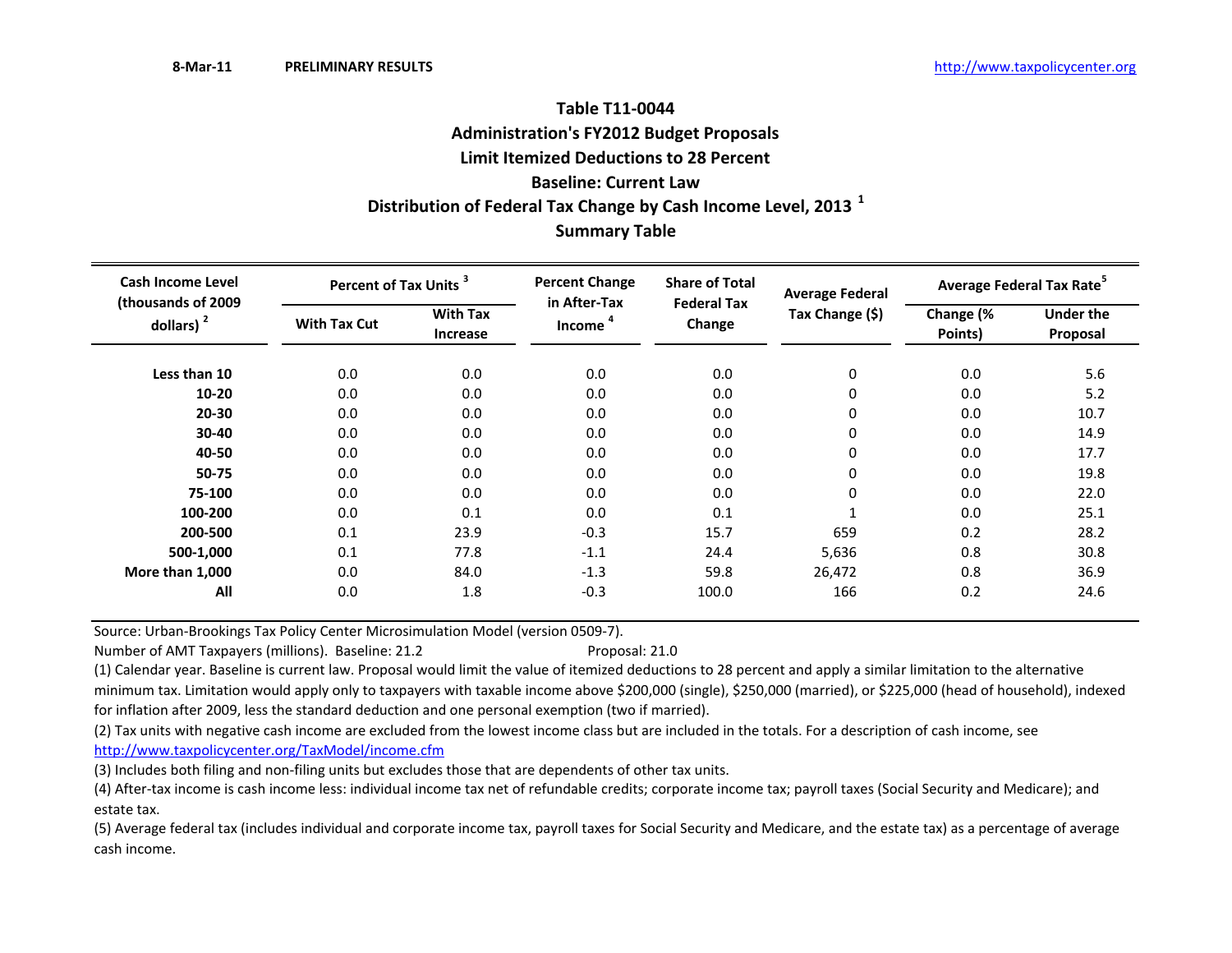### **Table T11‐0044Administration's FY2012 Budget Proposals Limit Itemized Deductions to 28 Percent Baseline: Current LawDistribution of Federal Tax Change by Cash Income Level, <sup>2013</sup> <sup>1</sup> Detail Table**

| <b>Cash Income Level</b><br>(thousands of 2009 | Percent of Tax Units <sup>3</sup> |                             | <b>Percent Change</b><br>in After-Tax | <b>Share of Total</b><br><b>Federal Tax</b> | <b>Average Federal Tax Change</b> |         | <b>Share of Federal Taxes</b> |                       | Average Federal Tax Rate |                       |
|------------------------------------------------|-----------------------------------|-----------------------------|---------------------------------------|---------------------------------------------|-----------------------------------|---------|-------------------------------|-----------------------|--------------------------|-----------------------|
| dollars) $2$                                   | <b>With Tax Cut</b>               | <b>With Tax</b><br>Increase | Income                                | Change                                      | <b>Dollars</b>                    | Percent | Change (%<br>Points)          | Under the<br>Proposal | Change (%<br>Points)     | Under the<br>Proposal |
| Less than 10                                   | 0.0                               | 0.0                         | 0.0                                   | 0.0                                         | 0                                 | 0.0     | 0.0                           | 0.2                   | 0.0                      | 5.6                   |
| 10-20                                          | 0.0                               | 0.0                         | 0.0                                   | 0.0                                         | 0                                 | 0.0     | 0.0                           | 0.7                   | 0.0                      | 5.2                   |
| 20-30                                          | 0.0                               | 0.0                         | 0.0                                   | 0.0                                         | 0                                 | 0.0     | 0.0                           | 1.9                   | 0.0                      | 10.7                  |
| 30-40                                          | 0.0                               | 0.0                         | 0.0                                   | 0.0                                         | 0                                 | 0.0     | 0.0                           | 2.9                   | 0.0                      | 14.9                  |
| 40-50                                          | 0.0                               | 0.0                         | 0.0                                   | 0.0                                         | $\mathbf 0$                       | 0.0     | 0.0                           | 3.5                   | 0.0                      | 17.7                  |
| 50-75                                          | 0.0                               | 0.0                         | 0.0                                   | 0.0                                         | 0                                 | 0.0     | $-0.1$                        | 9.4                   | 0.0                      | 19.8                  |
| 75-100                                         | 0.0                               | 0.0                         | 0.0                                   | 0.0                                         | 0                                 | 0.0     | $-0.1$                        | 9.3                   | 0.0                      | 22.0                  |
| 100-200                                        | 0.0                               | 0.1                         | 0.0                                   | 0.1                                         |                                   | 0.0     | $-0.2$                        | 24.6                  | 0.0                      | 25.1                  |
| 200-500                                        | 0.1                               | 23.9                        | $-0.3$                                | 15.7                                        | 659                               | 0.8     | 0.0                           | 17.1                  | 0.2                      | 28.2                  |
| 500-1.000                                      | 0.1                               | 77.8                        | $-1.1$                                | 24.4                                        | 5,636                             | 2.6     | 0.1                           | 8.1                   | 0.8                      | 30.8                  |
| More than 1,000                                | 0.0                               | 84.0                        | $-1.3$                                | 59.8                                        | 26,472                            | 2.3     | 0.3                           | 22.2                  | 0.8                      | 36.9                  |
| All                                            | 0.0                               | 1.8                         | $-0.3$                                | 100.0                                       | 166                               | 0.9     | 0.0                           | 100.0                 | 0.2                      | 24.6                  |

# **Baseline Distribution of Income and Federal Taxes**

**by Cash Income Level, <sup>2013</sup> <sup>1</sup>**

| Cash Income Level<br>(thousands of 2009 |                       | Tax Units <sup>3</sup>  | Average<br>Income | <b>Average Federal</b><br><b>Tax Burden</b> | <b>Average After-</b><br>Tax Income <sup>4</sup> | Average<br><b>Federal Tax</b> | <b>Share of Pre-</b><br>Tax Income | <b>Share of Post-</b><br><b>Tax Income</b> | Share of<br><b>Federal Taxes</b> |
|-----------------------------------------|-----------------------|-------------------------|-------------------|---------------------------------------------|--------------------------------------------------|-------------------------------|------------------------------------|--------------------------------------------|----------------------------------|
| dollars) $2$                            | Number<br>(thousands) | <b>Percent of Total</b> | (Dollars)         | (Dollars)                                   | (Dollars)                                        | Rate <sup>5</sup>             | <b>Percent of Total</b>            | <b>Percent of Total</b>                    | <b>Percent of Total</b>          |
| Less than 10                            | 16,372                | 10.3                    | 5,709             | 317                                         | 5,392                                            | 5.6                           | 0.7                                | 0.9                                        | 0.2                              |
| 10-20                                   | 24,763                | 15.5                    | 15,706            | 812                                         | 14,894                                           | 5.2                           | 3.1                                | 3.9                                        | 0.7                              |
| 20-30                                   | 21,537                | 13.5                    | 26,118            | 2,784                                       | 23,334                                           | 10.7                          | 4.4                                | 5.2                                        | 1.9                              |
| 30-40                                   | 16,514                | 10.3                    | 36,581            | 5,432                                       | 31,150                                           | 14.9                          | 4.8                                | 5.4                                        | 2.9                              |
| 40-50                                   | 13,080                | 8.2                     | 47,115            | 8,330                                       | 38,785                                           | 17.7                          | 4.9                                | 5.3                                        | 3.5                              |
| 50-75                                   | 22,835                | 14.3                    | 64,797            | 12,832                                      | 51,965                                           | 19.8                          | 11.7                               | 12.4                                       | 9.5                              |
| 75-100                                  | 14,507                | 9.1                     | 91,187            | 20,027                                      | 71,160                                           | 22.0                          | 10.4                               | 10.8                                       | 9.4                              |
| 100-200                                 | 21,341                | 13.4                    | 142,857           | 35,909                                      | 106,948                                          | 25.1                          | 24.1                               | 23.8                                       | 24.8                             |
| 200-500                                 | 6,329                 | 4.0                     | 299,437           | 83,727                                      | 215,710                                          | 28.0                          | 15.0                               | 14.2                                       | 17.2                             |
| 500-1,000                               | 1,147                 | 0.7                     | 714,015           | 214,206                                     | 499,809                                          | 30.0                          | 6.5                                | 6.0                                        | 8.0                              |
| More than 1.000                         | 598                   | 0.4                     | 3,141,857         | 1,131,324                                   | 2,010,533                                        | 36.0                          | 14.8                               | 12.5                                       | 21.9                             |
| All                                     | 159,683               | 100.0                   | 79,379            | 19,349                                      | 60,030                                           | 24.4                          | 100.0                              | 100.0                                      | 100.0                            |

Source: Urban‐Brookings Tax Policy Center Microsimulation Model (version 0509‐7)

Number of AMT Taxpayers (millions). Baseline: 21.2 Proposal: 21.0

(2) Tax units with negative cash income are excluded from the lowest income class but are included in the totals. For <sup>a</sup> description of cash income, see (1) Calendar year. Baseline is current law. Proposal would limit the value of itemized deductions to 28 percent and apply <sup>a</sup> similar limitation to the alternative minimum tax. Limitation would apply only to taxpayers with taxable income above \$200,000 (single), \$250,000 (married), or \$225,000 (head of household), indexed for inflation after 2009, less the standard deduction and one personal exemption (two if married).

http://www.taxpolicycenter.org/TaxModel/income.cfm

(3) Includes both filing and non-filing units but excludes those that are dependents of other tax units

(4) After‐tax income is cash income less: individual income tax net of refundable credits; corporate income tax; payroll taxes (Social Security and Medicare); and estate tax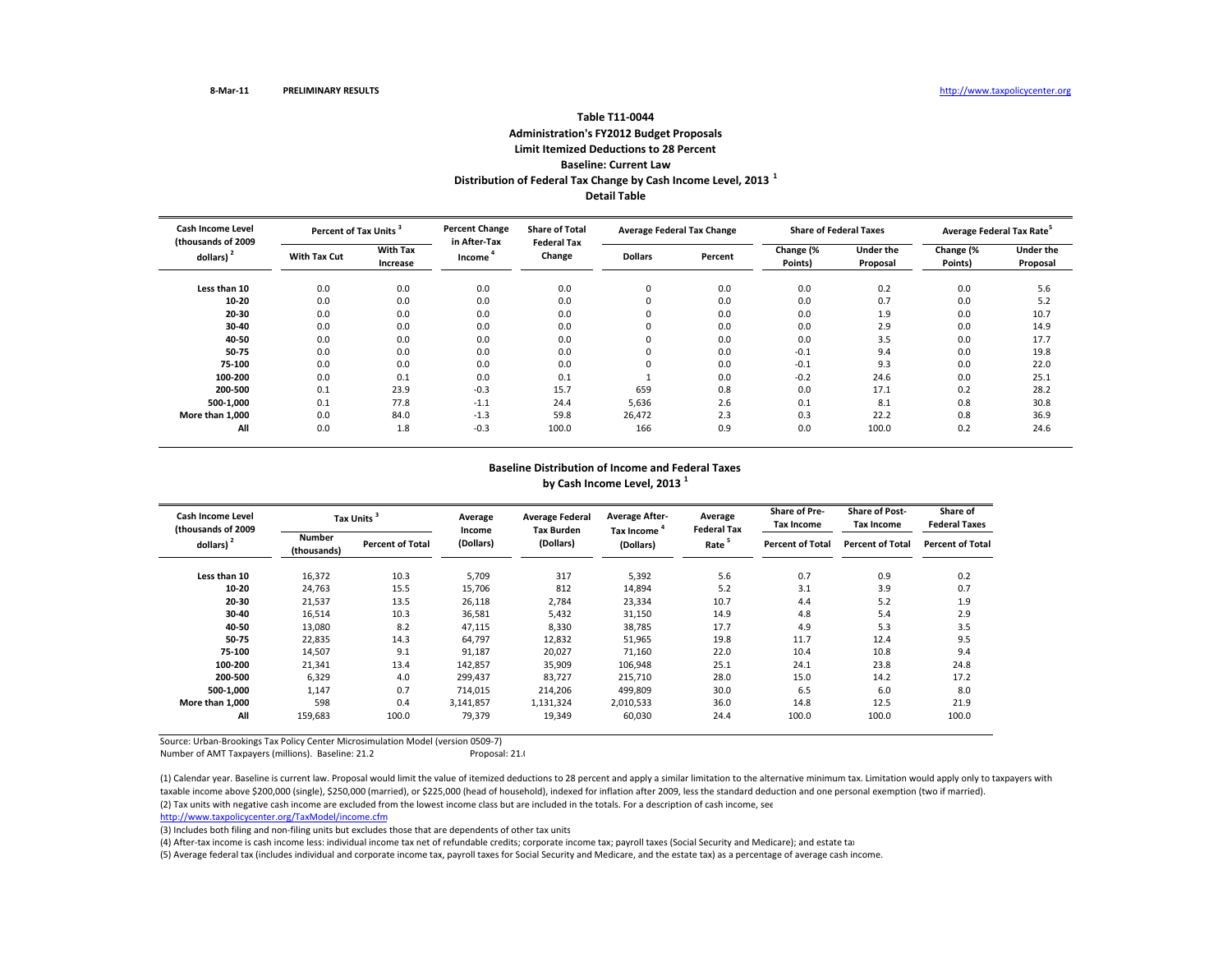# **Table T11‐0044Administration's FY2012 Budget Proposals Limit Itemized Deductions to 28 Percent Baseline: Current LawDistribution of Federal Tax Change by Cash Income Level, <sup>2013</sup><sup>1</sup> Detail Table ‐ Single Tax Units**

| <b>Cash Income Level</b><br>(thousands of 2009 |              | <b>Percent Change</b><br>Percent of Tax Units <sup>3</sup> |                        | <b>Share of Total</b><br><b>Federal Tax</b> | <b>Average Federal Tax Change</b> |         | <b>Share of Federal Taxes</b> |                              | Average Federal Tax Rate <sup>5</sup> |                              |
|------------------------------------------------|--------------|------------------------------------------------------------|------------------------|---------------------------------------------|-----------------------------------|---------|-------------------------------|------------------------------|---------------------------------------|------------------------------|
| dollars)                                       | With Tax Cut | <b>With Tax</b><br>Increase                                | in After-Tax<br>Income | Change                                      | <b>Dollars</b>                    | Percent | Change (%<br>Points)          | <b>Under the</b><br>Proposal | Change (%<br>Points)                  | <b>Under the</b><br>Proposal |
| Less than 10                                   | 0.0          | 0.0                                                        | 0.0                    | 0.0                                         | 0                                 | 0.0     | 0.0                           | 0.8                          | 0.0                                   | 8.5                          |
| 10-20                                          | 0.0          | 0.0                                                        | 0.0                    | 0.0                                         | $\Omega$                          | 0.0     | 0.0                           | 2.8                          | 0.0                                   | 8.8                          |
| 20-30                                          | 0.0          | 0.0                                                        | 0.0                    | 0.0                                         | $\Omega$                          | 0.0     | 0.0                           | 5.7                          | 0.0                                   | 14.3                         |
| 30-40                                          | 0.0          | 0.0                                                        | 0.0                    | 0.0                                         | 0                                 | 0.0     | 0.0                           | 6.8                          | 0.0                                   | 18.3                         |
| 40-50                                          | 0.0          | 0.0                                                        | 0.0                    | 0.0                                         | $\Omega$                          | 0.0     | 0.0                           | 7.8                          | 0.0                                   | 20.9                         |
| $50 - 75$                                      | 0.0          | 0.0                                                        | 0.0                    | 0.0                                         |                                   | 0.0     | $-0.1$                        | 17.8                         | 0.0                                   | 23.3                         |
| 75-100                                         | 0.0          | 0.0                                                        | 0.0                    | 0.0                                         |                                   | 0.0     | $-0.1$                        | 11.6                         | 0.0                                   | 26.7                         |
| 100-200                                        | 0.0          | 0.0                                                        | 0.0                    | 0.0                                         | υ                                 | 0.0     | $-0.1$                        | 18.3                         | 0.0                                   | 27.6                         |
| 200-500                                        | 0.0          | 35.3                                                       | $-0.4$                 | 20.3                                        | 853                               | 0.9     | 0.1                           | 10.2                         | 0.3                                   | 30.6                         |
| 500-1.000                                      | 0.4          | 71.4                                                       | $-1.0$                 | 19.1                                        | 4,449                             | 1.8     | 0.1                           | 4.9                          | 0.6                                   | 34.9                         |
| More than 1.000                                | 0.0          | 80.2                                                       | $-1.4$                 | 60.6                                        | 25,359                            | 2.1     | 0.2                           | 13.4                         | 0.9                                   | 40.6                         |
| All                                            | 0.0          | 0.7                                                        | $-0.1$                 | 100.0                                       | 50                                | 0.5     | 0.0                           | 100.0                        | 0.1                                   | 23.8                         |

#### **Baseline Distribution of Income and Federal Taxes by Cash Income Level, <sup>2013</sup> <sup>1</sup>**

| Cash Income Level<br>(thousands of 2009 |                              | Tax Units <sup>3</sup>  | Average Income | <b>Average Federal</b>         | <b>Average After-</b>                | <b>Average Federal</b> | <b>Share of Pre-</b><br><b>Tax Income</b> | <b>Share of Post-</b><br><b>Tax Income</b> | <b>Share of Federal</b><br>Taxes |
|-----------------------------------------|------------------------------|-------------------------|----------------|--------------------------------|--------------------------------------|------------------------|-------------------------------------------|--------------------------------------------|----------------------------------|
| dollars) $2$                            | <b>Number</b><br>(thousands) | <b>Percent of Total</b> | (Dollars)      | <b>Tax Burden</b><br>(Dollars) | Tax Income <sup>4</sup><br>(Dollars) | Tax Rate <sup>5</sup>  | <b>Percent of Total</b>                   | <b>Percent of Total</b>                    | <b>Percent of Total</b>          |
| Less than 10                            | 11,717                       | 16.6                    | 5,695          | 486                            | 5,209                                | 8.5                    | 2.1                                       | 2.5                                        | 0.8                              |
| 10-20                                   | 15,430                       | 21.9                    | 15,557         | 1,372                          | 14,185                               | 8.8                    | 7.5                                       | 9.0                                        | 2.8                              |
| 20-30                                   | 11,682                       | 16.6                    | 26,016         | 3,714                          | 22,302                               | 14.3                   | 9.5                                       | 10.7                                       | 5.7                              |
| 30-40                                   | 7,821                        | 11.1                    | 36,553         | 6,673                          | 29,880                               | 18.3                   | 8.9                                       | 9.6                                        | 6.9                              |
| 40-50                                   | 6,046                        | 8.6                     | 47,054         | 9,822                          | 37,232                               | 20.9                   | 8.9                                       | 9.2                                        | 7.8                              |
| 50-75                                   | 9,109                        | 12.9                    | 63,845         | 14,884                         | 48,961                               | 23.3                   | 18.2                                      | 18.3                                       | 17.8                             |
| 75-100                                  | 3,700                        | 5.3                     | 90,036         | 24,001                         | 66,035                               | 26.7                   | 10.4                                      | 10.0                                       | 11.7                             |
| 100-200                                 | 3,613                        | 5.1                     | 139,747        | 38,587                         | 101,159                              | 27.6                   | 15.8                                      | 15.0                                       | 18.3                             |
| 200-500                                 | 837                          | 1.2                     | 304,381        | 92,411                         | 211,970                              | 30.4                   | 8.0                                       | 7.3                                        | 10.2                             |
| 500-1,000                               | 151                          | 0.2                     | 705,144        | 241,693                        | 463,451                              | 34.3                   | 3.3                                       | 2.9                                        | 4.8                              |
| More than 1,000                         | 84                           | 0.1                     | 2,997,275      | 1,191,549                      | 1,805,727                            | 39.8                   | 7.9                                       | 6.2                                        | 13.2                             |
| All                                     | 70,516                       | 100.0                   | 45,439         | 10,784                         | 34,655                               | 23.7                   | 100.0                                     | 100.0                                      | 100.0                            |

Source: Urban‐Brookings Tax Policy Center Microsimulation Model (version 0509‐7).

(2) Tax units with negative cash income are excluded from the lowest income class but are included in the totals. For <sup>a</sup> description of cash income, see (1) Calendar year. Baseline is current law. Proposal would limit the value of itemized deductions to 28 percent and apply a similar limitation to the alternative minimum tax. Limitation would apply only to taxpayers with t income above \$200,000 (single), \$250,000 (married), or \$225,000 (head of household), indexed for inflation after 2009, less the standard deduction and one personal exemption (two if married).

http://www.taxpolicycenter.org/TaxModel/income.cfm

(3) Includes both filing and non‐filing units but excludes those that are dependents of other tax units.

(4) After‐tax income is cash income less: individual income tax net of refundable credits; corporate income tax; payroll taxes (Social Security and Medicare); and estate tax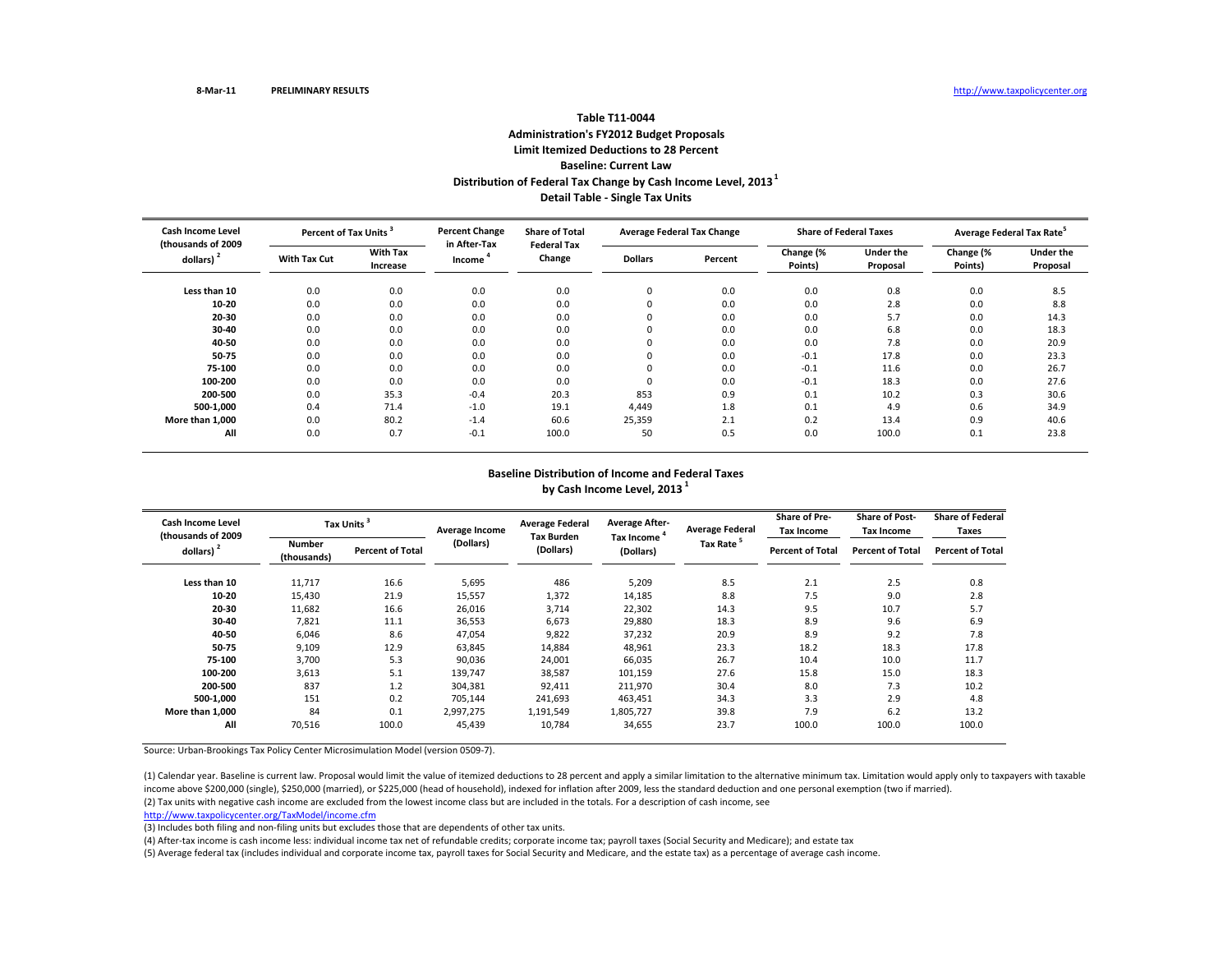# **Table T11‐0044Administration's FY2012 Budget Proposals Limit Itemized Deductions to 28 Percent Baseline: Current LawDistribution of Federal Tax Change by Cash Income Level, <sup>2013</sup><sup>1</sup> Detail Table ‐ Married Tax Units Filing Jointly**

| <b>Cash Income Level</b><br>(thousands of 2009 |              | <b>Percent Change</b><br>Percent of Tax Units <sup>3</sup> |                        | <b>Share of Total</b><br><b>Federal Tax</b> | <b>Average Federal Tax Change</b> |         | <b>Share of Federal Taxes</b> |                              | Average Federal Tax Rate <sup>5</sup> |                              |
|------------------------------------------------|--------------|------------------------------------------------------------|------------------------|---------------------------------------------|-----------------------------------|---------|-------------------------------|------------------------------|---------------------------------------|------------------------------|
| dollars)                                       | With Tax Cut | <b>With Tax</b><br>Increase                                | in After-Tax<br>Income | Change                                      | <b>Dollars</b>                    | Percent | Change (%<br>Points)          | <b>Under the</b><br>Proposal | Change (%<br>Points)                  | <b>Under the</b><br>Proposal |
| Less than 10                                   | 0.0          | 0.0                                                        | 0.0                    | 0.0                                         | 0                                 | 0.0     | 0.0                           | 0.0                          | 0.0                                   | 6.2                          |
| 10-20                                          | 0.0          | 0.0                                                        | 0.0                    | 0.0                                         | $\Omega$                          | 0.0     | 0.0                           | 0.1                          | 0.0                                   | 3.3                          |
| 20-30                                          | 0.0          | 0.0                                                        | 0.0                    | 0.0                                         | $\Omega$                          | 0.0     | 0.0                           | 0.4                          | 0.0                                   | 7.2                          |
| 30-40                                          | 0.0          | 0.0                                                        | 0.0                    | 0.0                                         |                                   | 0.0     | 0.0                           | 0.8                          | 0.0                                   | 10.4                         |
| 40-50                                          | 0.0          | 0.0                                                        | 0.0                    | 0.0                                         |                                   | 0.0     | 0.0                           | 1.2                          | 0.0                                   | 13.1                         |
| 50-75                                          | 0.0          | 0.0                                                        | 0.0                    | 0.0                                         |                                   | 0.0     | $-0.1$                        | 4.9                          | 0.0                                   | 16.3                         |
| 75-100                                         | 0.0          | 0.0                                                        | 0.0                    | 0.0                                         |                                   | 0.0     | $-0.1$                        | 7.8                          | 0.0                                   | 19.8                         |
| 100-200                                        | 0.0          | 0.0                                                        | 0.0                    | 0.0                                         |                                   | 0.0     | $-0.3$                        | 27.9                         | 0.0                                   | 24.6                         |
| 200-500                                        | 0.1          | 21.8                                                       | $-0.3$                 | 15.2                                        | 620                               | 0.8     | $-0.1$                        | 20.8                         | 0.2                                   | 27.8                         |
| 500-1.000                                      | 0.1          | 78.9                                                       | $-1.2$                 | 25.9                                        | 5,842                             | 2.8     | 0.2                           | 9.8                          | 0.8                                   | 30.2                         |
| More than 1.000                                | 0.0          | 84.6                                                       | $-1.3$                 | 59.0                                        | 25,962                            | 2.4     | 0.3                           | 26.1                         | 0.8                                   | 36.2                         |
| All                                            | 0.0          | 3.8                                                        | $-0.4$                 | 100.0                                       | 351                               | 1.0     | 0.0                           | 100.0                        | 0.3                                   | 25.8                         |

#### **Baseline Distribution of Income and Federal Taxes by Cash Income Level, <sup>2013</sup> <sup>1</sup>**

| Cash Income Level<br>(thousands of 2009 |                       | Tax Units <sup>3</sup>  | Average Income | <b>Average Federal</b><br><b>Tax Burden</b> | <b>Average After-</b>                | <b>Average Federal</b> | <b>Share of Pre-</b><br>Tax Income | <b>Share of Post-</b><br><b>Tax Income</b> | <b>Share of Federal</b><br>Taxes |
|-----------------------------------------|-----------------------|-------------------------|----------------|---------------------------------------------|--------------------------------------|------------------------|------------------------------------|--------------------------------------------|----------------------------------|
| dollars) $2$                            | Number<br>(thousands) | <b>Percent of Total</b> | (Dollars)      | (Dollars)                                   | Tax Income <sup>4</sup><br>(Dollars) | Tax Rate <sup>5</sup>  | <b>Percent of Total</b>            | <b>Percent of Total</b>                    | <b>Percent of Total</b>          |
| Less than 10                            | 2,132                 | 3.5                     | 4,815          | 298                                         | 4,517                                | 6.2                    | 0.1                                | 0.2                                        | 0.0                              |
| 10-20                                   | 3,870                 | 6.3                     | 16,251         | 543                                         | 15,709                               | 3.3                    | 0.8                                | 1.0                                        | 0.1                              |
| 20-30                                   | 4,833                 | 7.9                     | 26,206         | 1,890                                       | 24,316                               | 7.2                    | 1.6                                | 1.9                                        | 0.4                              |
| 30-40                                   | 4,426                 | 7.2                     | 36,703         | 3,798                                       | 32,905                               | 10.4                   | 2.0                                | 2.4                                        | 0.8                              |
| 40-50                                   | 4,060                 | 6.6                     | 47,252         | 6,174                                       | 41,078                               | 13.1                   | 2.4                                | 2.7                                        | 1.2                              |
| 50-75                                   | 9,605                 | 15.6                    | 65,977         | 10,741                                      | 55,236                               | 16.3                   | 7.8                                | 8.7                                        | 5.0                              |
| 75-100                                  | 9,045                 | 14.7                    | 91,845         | 18,189                                      | 73,656                               | 19.8                   | 10.2                               | 10.9                                       | 7.9                              |
| 100-200                                 | 16,613                | 27.0                    | 144,066        | 35,379                                      | 108,687                              | 24.6                   | 29.3                               | 29.7                                       | 28.2                             |
| 200-500                                 | 5,275                 | 8.6                     | 298,718        | 82,406                                      | 216,312                              | 27.6                   | 19.3                               | 18.7                                       | 20.8                             |
| 500-1,000                               | 957                   | 1.6                     | 716,145        | 210,352                                     | 505,793                              | 29.4                   | 8.4                                | 8.0                                        | 9.7                              |
| More than 1,000                         | 490                   | 0.8                     | 3,102,780      | 1,096,488                                   | 2,006,292                            | 35.3                   | 18.6                               | 16.2                                       | 25.8                             |
| All                                     | 61,567                | 100.0                   | 132,758        | 33,874                                      | 98,884                               | 25.5                   | 100.0                              | 100.0                                      | 100.0                            |

Source: Urban‐Brookings Tax Policy Center Microsimulation Model (version 0509‐7).

(2) Tax units with negative cash income are excluded from the lowest income class but are included in the totals. For <sup>a</sup> description of cash income, see (1) Calendar year. Baseline is current law. Proposal would limit the value of itemized deductions to 28 percent and apply a similar limitation to the alternative minimum tax. Limitation would apply only to taxpayers with t income above \$200,000 (single), \$250,000 (married), or \$225,000 (head of household), indexed for inflation after 2009, less the standard deduction and one personal exemption (two if married).

http://www.taxpolicycenter.org/TaxModel/income.cfm

(3) Includes both filing and non‐filing units but excludes those that are dependents of other tax units.

(4) After‐tax income is cash income less: individual income tax net of refundable credits; corporate income tax; payroll taxes (Social Security and Medicare); and estate tax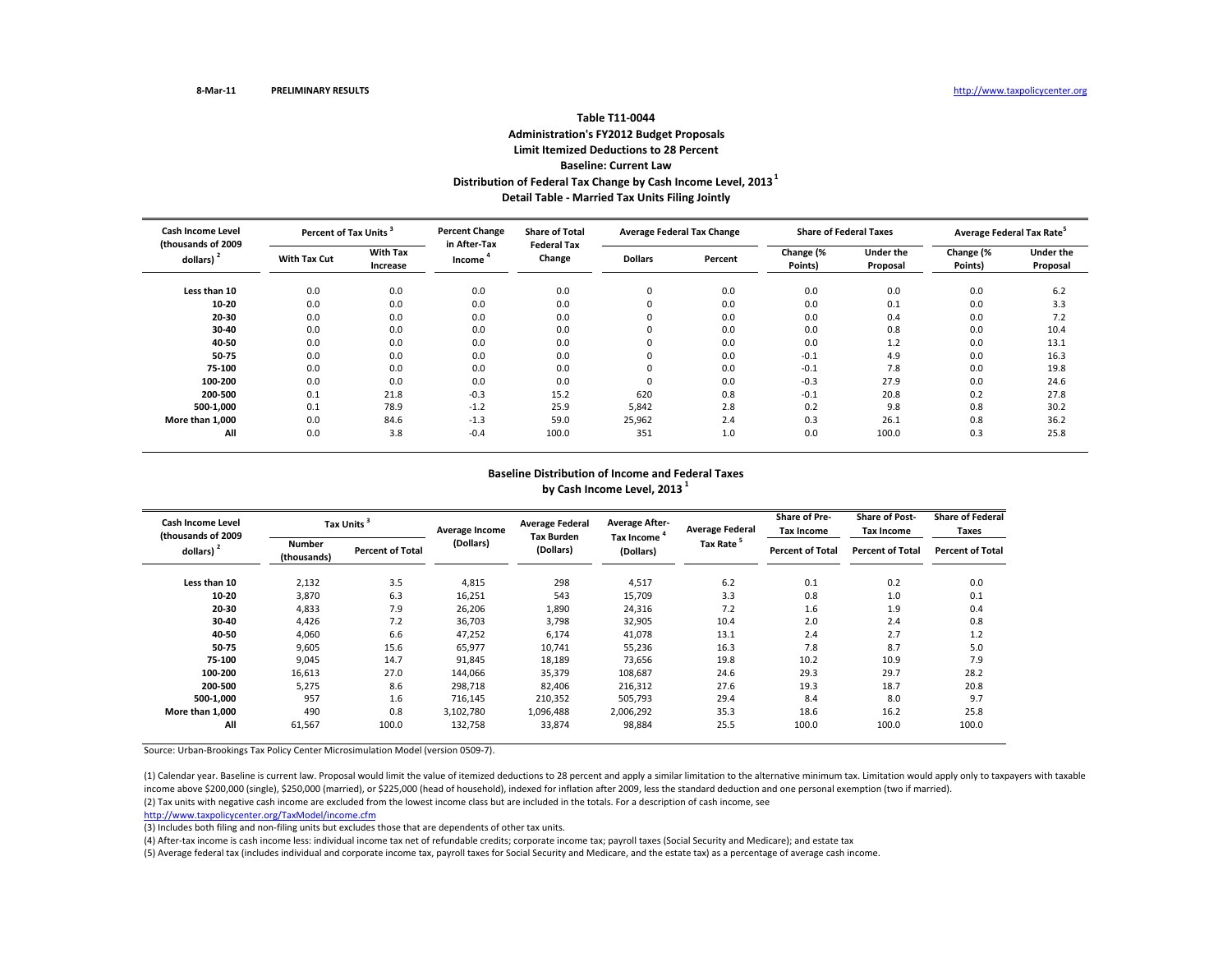## **Table T11‐0044Administration's FY2012 Budget Proposals Limit Itemized Deductions to 28 Percent Baseline: Current LawDistribution of Federal Tax Change by Cash Income Level, <sup>2013</sup><sup>1</sup> Detail Table ‐ Head of Household Tax Units**

| <b>Cash Income Level</b><br>(thousands of 2009 |              | <b>Percent Change</b><br>Percent of Tax Units <sup>3</sup> |                        | <b>Share of Total</b><br><b>Federal Tax</b> | <b>Average Federal Tax Change</b> |         | <b>Share of Federal Taxes</b> |                              | Average Federal Tax Rate <sup>5</sup> |                              |
|------------------------------------------------|--------------|------------------------------------------------------------|------------------------|---------------------------------------------|-----------------------------------|---------|-------------------------------|------------------------------|---------------------------------------|------------------------------|
| dollars)                                       | With Tax Cut | <b>With Tax</b><br>Increase                                | in After-Tax<br>Income | Change                                      | <b>Dollars</b>                    | Percent | Change (%<br>Points)          | <b>Under the</b><br>Proposal | Change (%<br>Points)                  | <b>Under the</b><br>Proposal |
| Less than 10                                   | 0.0          | 0.0                                                        | 0.0                    | 0.0                                         | 0                                 | 0.0     | 0.0                           | $-0.7$                       | 0.0                                   | $-7.9$                       |
| 10-20                                          | 0.0          | 0.0                                                        | 0.0                    | 0.0                                         | $\Omega$                          | 0.0     | 0.0                           | $-2.2$                       | 0.0                                   | $-4.8$                       |
| 20-30                                          | 0.0          | 0.0                                                        | 0.0                    | 0.0                                         | $\Omega$                          | 0.0     | 0.0                           | 3.3                          | 0.0                                   | 4.8                          |
| 30-40                                          | 0.0          | 0.0                                                        | 0.0                    | 0.0                                         | 0                                 | 0.0     | 0.0                           | 9.9                          | 0.0                                   | 12.6                         |
| 40-50                                          | 0.0          | 0.0                                                        | 0.0                    | 0.0                                         | $\Omega$                          | 0.0     | 0.0                           | 11.4                         | 0.0                                   | 16.8                         |
| 50-75                                          | 0.0          | 0.0                                                        | 0.0                    | 0.0                                         |                                   | 0.0     | $-0.1$                        | 25.7                         | 0.0                                   | 20.0                         |
| 75-100                                         | 0.0          | 0.0                                                        | 0.0                    | 0.0                                         |                                   | 0.0     | $-0.1$                        | 16.7                         | 0.0                                   | 22.9                         |
| 100-200                                        | 0.0          | 0.0                                                        | 0.0                    | 0.0                                         | υ                                 | 0.0     | $-0.1$                        | 18.1                         | 0.0                                   | 25.6                         |
| 200-500                                        | 0.4          | 22.8                                                       | $-0.3$                 | 18.1                                        | 552                               | 0.7     | 0.0                           | 7.2                          | 0.2                                   | 26.9                         |
| 500-1.000                                      | 0.0          | 70.1                                                       | $-1.0$                 | 26.2                                        | 4,739                             | 2.5     | 0.1                           | 3.0                          | 0.7                                   | 28.5                         |
| More than 1.000                                | 0.0          | 83.6                                                       | $-1.2$                 | 55.8                                        | 22,528                            | 2.1     | 0.1                           | 7.6                          | 0.8                                   | 37.1                         |
| All                                            | 0.0          | 0.3                                                        | $-0.1$                 | 100.0                                       | 20                                | 0.3     | 0.0                           | 100.0                        | 0.1                                   | 16.8                         |

#### **Baseline Distribution of Income and Federal Taxes by Cash Income Level, <sup>2013</sup> <sup>1</sup>**

| <b>Cash Income Level</b><br>(thousands of 2009 |                       | Tax Units <sup>3</sup>  | Average Income | <b>Average Federal</b>         | <b>Average After-</b>                | <b>Average Federal</b> | <b>Share of Pre-</b><br>Tax Income | <b>Share of Post-</b><br><b>Tax Income</b> | <b>Share of Federal</b><br>Taxes |
|------------------------------------------------|-----------------------|-------------------------|----------------|--------------------------------|--------------------------------------|------------------------|------------------------------------|--------------------------------------------|----------------------------------|
| dollars) <sup>2</sup>                          | Number<br>(thousands) | <b>Percent of Total</b> | (Dollars)      | <b>Tax Burden</b><br>(Dollars) | Tax Income <sup>4</sup><br>(Dollars) | Tax Rate <sup>5</sup>  | <b>Percent of Total</b>            | <b>Percent of Total</b>                    | <b>Percent of Total</b>          |
| Less than 10                                   | 2,386                 | 9.5                     | 6,591          | $-518$                         | 7,109                                | $-7.9$                 | 1.5                                | 1.9                                        | $-0.7$                           |
| 10-20                                          | 5,181                 | 20.6                    | 15,741         | $-750$                         | 16,492                               | $-4.8$                 | 7.5                                | 9.5                                        | $-2.2$                           |
| 20-30                                          | 4,712                 | 18.8                    | 26,276         | 1,250                          | 25,025                               | 4.8                    | 11.4                               | 13.1                                       | 3.3                              |
| 30-40                                          | 3,910                 | 15.6                    | 36,461         | 4,598                          | 31,863                               | 12.6                   | 13.2                               | 13.8                                       | 10.0                             |
| 40-50                                          | 2,610                 | 10.4                    | 47,096         | 7,913                          | 39,184                               | 16.8                   | 11.4                               | 11.4                                       | 11.4                             |
| 50-75                                          | 3,632                 | 14.5                    | 64,017         | 12,815                         | 51,202                               | 20.0                   | 21.5                               | 20.6                                       | 25.8                             |
| 75-100                                         | 1,462                 | 5.8                     | 90,229         | 20,684                         | 69,544                               | 22.9                   | 12.2                               | 11.3                                       | 16.7                             |
| 100-200                                        | 952                   | 3.8                     | 134,253        | 34,397                         | 99,856                               | 25.6                   | 11.8                               | 10.6                                       | 18.1                             |
| 200-500                                        | 165                   | 0.7                     | 294,759        | 78,581                         | 216,178                              | 26.7                   | 4.5                                | 4.0                                        | 7.2                              |
| 500-1,000                                      | 28                    | 0.1                     | 688,030        | 191,144                        | 496,886                              | 27.8                   | 1.8                                | 1.5                                        | 2.9                              |
| More than 1,000                                | 12                    | 0.1                     | 2,955,354      | 1,074,619                      | 1,880,735                            | 36.4                   | 3.4                                | 2.6                                        | 7.4                              |
| All                                            | 25,098                | 100.0                   | 43,104         | 7,200                          | 35,904                               | 16.7                   | 100.0                              | 100.0                                      | 100.0                            |

Source: Urban‐Brookings Tax Policy Center Microsimulation Model (version 0509‐7).

(2) Tax units with negative cash income are excluded from the lowest income class but are included in the totals. For <sup>a</sup> description of cash income, see (1) Calendar year. Baseline is current law. Proposal would limit the value of itemized deductions to 28 percent and apply a similar limitation to the alternative minimum tax. Limitation would apply only to taxpayers with t income above \$200,000 (single), \$250,000 (married), or \$225,000 (head of household), indexed for inflation after 2009, less the standard deduction and one personal exemption (two if married).

http://www.taxpolicycenter.org/TaxModel/income.cfm

(3) Includes both filing and non‐filing units but excludes those that are dependents of other tax units.

(4) After‐tax income is cash income less: individual income tax net of refundable credits; corporate income tax; payroll taxes (Social Security and Medicare); and estate tax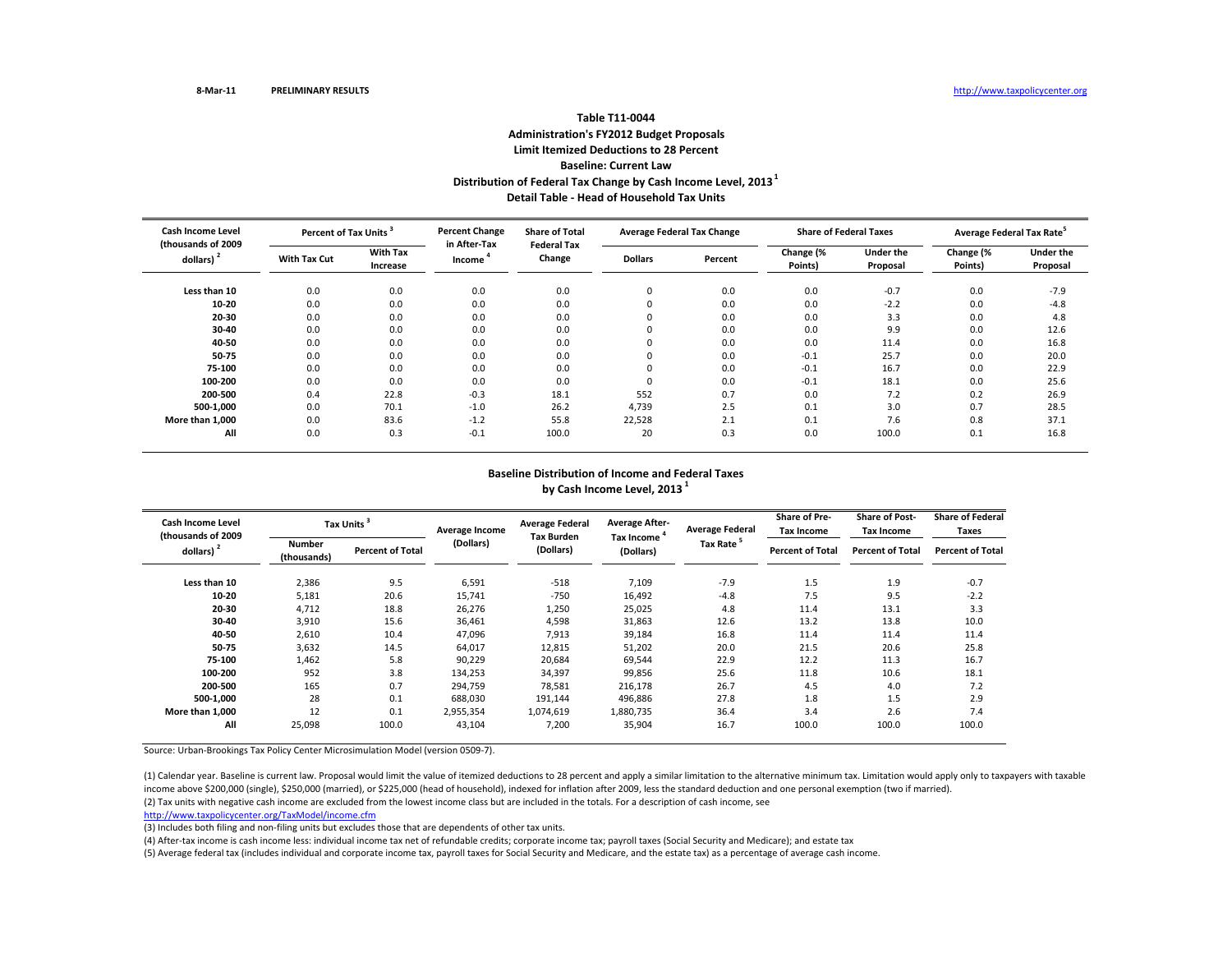### **Table T11‐0044Administration's FY2012 Budget Proposals Limit Itemized Deductions to 28 Percent Baseline: Current LawDistribution of Federal Tax Change by Cash Income Level, <sup>2013</sup> <sup>1</sup> Detail Table ‐ Tax Units with Children**

| <b>Cash Income Level</b><br>(thousands of 2009) | Percent of Tax Units <sup>3</sup> |                             | <b>Percent Change</b><br>in After-Tax | <b>Share of Total</b><br><b>Federal Tax</b> | <b>Average Federal Tax Change</b> |         | <b>Share of Federal Taxes</b> |                       | Average Federal Tax Rate |                       |
|-------------------------------------------------|-----------------------------------|-----------------------------|---------------------------------------|---------------------------------------------|-----------------------------------|---------|-------------------------------|-----------------------|--------------------------|-----------------------|
| dollars) <sup>2</sup>                           | <b>With Tax Cut</b>               | <b>With Tax</b><br>Increase | Income                                | Change                                      | <b>Dollars</b>                    | Percent | Change (%<br>Points)          | Under the<br>Proposal | Change (%<br>Points)     | Under the<br>Proposal |
| Less than 10                                    | 0.0                               | 0.0                         | 0.0                                   | 0.0                                         | 0                                 | 0.0     | 0.0                           | $-0.2$                | 0.0                      | $-11.4$               |
| 10-20                                           | 0.0                               | 0.0                         | 0.0                                   | 0.0                                         | $\mathbf 0$                       | 0.0     | 0.0                           | $-0.6$                | 0.0                      | $-8.3$                |
| 20-30                                           | 0.0                               | 0.0                         | 0.0                                   | 0.0                                         | 0                                 | 0.0     | 0.0                           | 0.4                   | 0.0                      | 3.2                   |
| 30-40                                           | 0.0                               | 0.0                         | 0.0                                   | 0.0                                         | $\mathbf 0$                       | 0.0     | 0.0                           | 1.8                   | 0.0                      | 11.7                  |
| 40-50                                           | 0.0                               | 0.0                         | 0.0                                   | 0.0                                         | $\mathbf 0$                       | 0.0     | 0.0                           | 2.5                   | 0.0                      | 16.1                  |
| 50-75                                           | 0.0                               | 0.0                         | 0.0                                   | 0.0                                         | 0                                 | 0.0     | $-0.1$                        | 7.4                   | 0.0                      | 18.9                  |
| 75-100                                          | 0.0                               | 0.0                         | 0.0                                   | 0.0                                         | 0                                 | 0.0     | $-0.1$                        | 9.2                   | 0.0                      | 21.5                  |
| 100-200                                         | 0.0                               | 0.0                         | 0.0                                   | 0.0                                         | $\mathbf 0$                       | 0.0     | $-0.3$                        | 27.8                  | 0.0                      | 25.1                  |
| 200-500                                         | 0.1                               | 23.3                        | $-0.3$                                | 17.9                                        | 708                               | 0.9     | 0.0                           | 20.3                  | 0.2                      | 28.3                  |
| 500-1.000                                       | 0.0                               | 87.2                        | $-1.4$                                | 29.0                                        | 6,827                             | 3.1     | 0.2                           | 9.2                   | 1.0                      | 31.8                  |
| More than 1.000                                 | 0.0                               | 90.6                        | $-1.4$                                | 53.2                                        | 26,774                            | 2.4     | 0.3                           | 22.2                  | 0.9                      | 37.5                  |
| All                                             | 0.0                               | 2.7                         | $-0.3$                                | 100.0                                       | 236                               | 1.0     | 0.0                           | 100.0                 | 0.2                      | 24.8                  |

#### **Baseline Distribution of Income and Federal Taxes**

**by Cash Income Level, <sup>2013</sup> <sup>1</sup>**

| <b>Cash Income Level</b><br>(thousands of 2009 |                              | <b>Tax Units</b>        | Average<br>Income | <b>Average Federal</b><br><b>Tax Burden</b> | <b>Average After-</b><br>Tax Income <sup>4</sup> | Average<br><b>Federal Tax</b> | <b>Share of Pre-</b><br><b>Tax Income</b> | <b>Share of Post-</b><br><b>Tax Income</b> | Share of<br><b>Federal Taxes</b> |
|------------------------------------------------|------------------------------|-------------------------|-------------------|---------------------------------------------|--------------------------------------------------|-------------------------------|-------------------------------------------|--------------------------------------------|----------------------------------|
| dollars) <sup>2</sup>                          | <b>Number</b><br>(thousands) | <b>Percent of Total</b> | (Dollars)         | (Dollars)                                   | (Dollars)                                        | Rate <sup>5</sup>             | <b>Percent of Total</b>                   | <b>Percent of Total</b>                    | <b>Percent of Total</b>          |
| Less than 10                                   | 2,836                        | 5.8                     | 6,263             | $-717$                                      | 6,979                                            | $-11.4$                       | 0.4                                       | 0.5                                        | $-0.2$                           |
| 10-20                                          | 5,625                        | 11.4                    | 15,969            | $-1,324$                                    | 17,293                                           | $-8.3$                        | 1.8                                       | 2.6                                        | $-0.6$                           |
| 20-30                                          | 5,645                        | 11.4                    | 26,204            | 832                                         | 25,372                                           | 3.2                           | 3.0                                       | 3.9                                        | 0.4                              |
| 30-40                                          | 5,039                        | 10.2                    | 36,562            | 4,270                                       | 32,293                                           | 11.7                          | 3.8                                       | 4.4                                        | 1.8                              |
| 40-50                                          | 3,930                        | 8.0                     | 47,287            | 7,596                                       | 39,691                                           | 16.1                          | 3.8                                       | 4.2                                        | 2.5                              |
| 50-75                                          | 7,341                        | 14.9                    | 65,172            | 12,284                                      | 52,888                                           | 18.9                          | 9.7                                       | 10.5                                       | 7.5                              |
| 75-100                                         | 5.725                        | 11.6                    | 91,743            | 19.708                                      | 72.035                                           | 21.5                          | 10.7                                      | 11.1                                       | 9.3                              |
| 100-200                                        | 9,407                        | 19.1                    | 143,468           | 36,063                                      | 107,405                                          | 25.1                          | 27.5                                      | 27.3                                       | 28.1                             |
| 200-500                                        | 2,939                        | 6.0                     | 297,723           | 83,554                                      | 214,169                                          | 28.1                          | 17.8                                      | 17.0                                       | 20.3                             |
| 500-1.000                                      | 495                          | 1.0                     | 713,890           | 219,964                                     | 493,926                                          | 30.8                          | 7.2                                       | 6.6                                        | 9.0                              |
| More than 1,000                                | 231                          | 0.5                     | 3,118,562         | 1,141,611                                   | 1,976,951                                        | 36.6                          | 14.7                                      | 12.3                                       | 21.9                             |
| All                                            | 49,348                       | 100.0                   | 99,630            | 24,497                                      | 75,133                                           | 24.6                          | 100.0                                     | 100.0                                      | 100.0                            |

Source: Urban‐Brookings Tax Policy Center Microsimulation Model (version 0509‐7)

Note: Tax units with children are those claiming an exemption for children at home or away from home

(2) Tax units with negative cash income are excluded from the lowest income class but are included in the totals. For <sup>a</sup> description of cash income, see (1) Calendar year. Baseline is current law. Proposal would limit the value of itemized deductions to 28 percent and apply <sup>a</sup> similar limitation to the alternative minimum tax. Limitation would apply only to taxpayers with taxable income above \$200,000 (single), \$250,000 (married), or \$225,000 (head of household), indexed for inflation after 2009, less the standard deduction and one personal exemption (two if married).

http://www.taxpolicycenter.org/TaxModel/income.cfm

(3) Includes both filing and non-filing units but excludes those that are dependents of other tax units

(4) After‐tax income is cash income less: individual income tax net of refundable credits; corporate income tax; payroll taxes (Social Security and Medicare); and estate tax